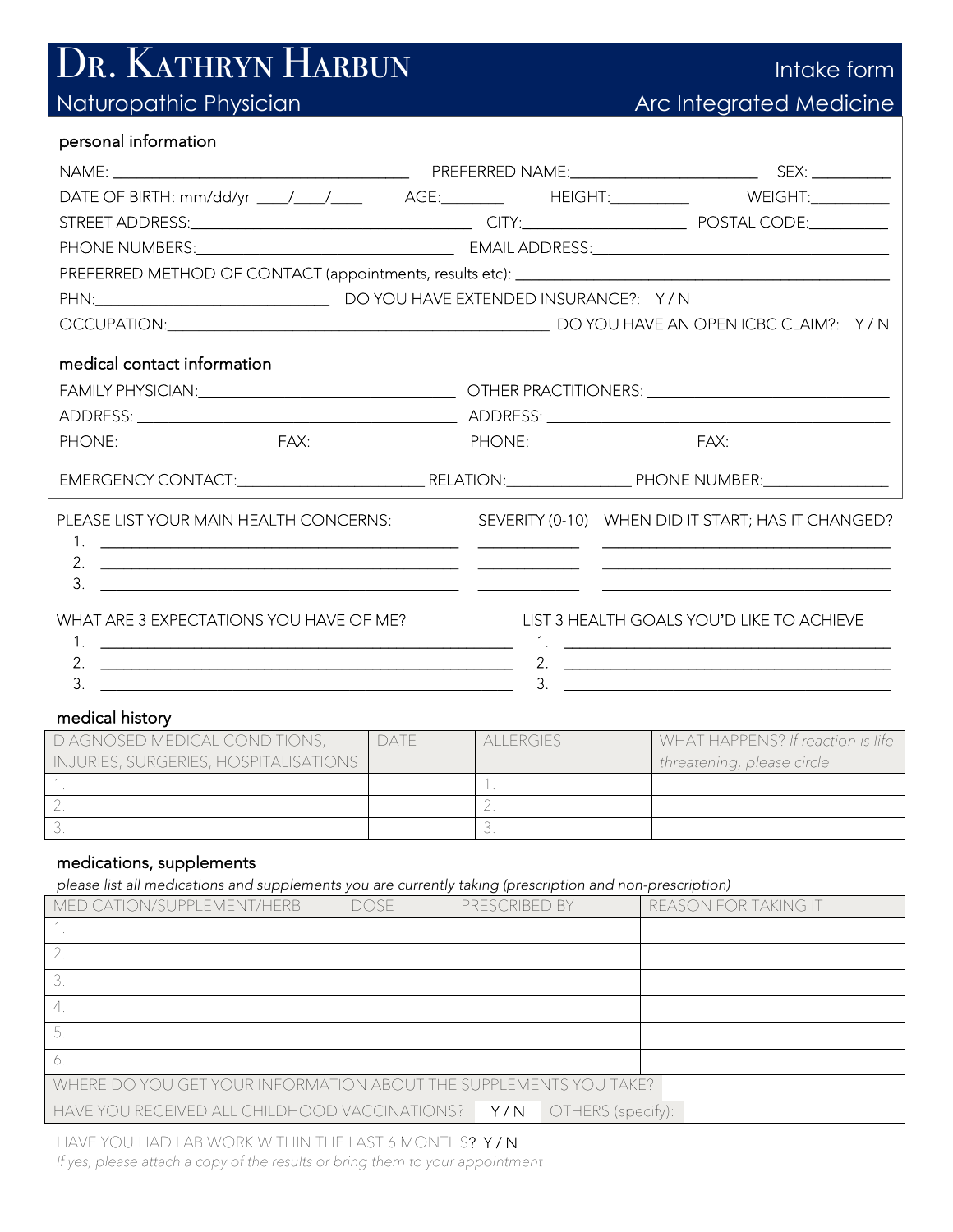### lifestyle

*please indicate your usage of the following both currently (C), and in the past (P):*

|                        | C/P | FREQUENCY/DURATION |
|------------------------|-----|--------------------|
| alcohol                |     |                    |
| tobacco                |     |                    |
| recreational drugs     |     |                    |
| coffee                 |     |                    |
| antacids               |     |                    |
| pain killers (eg.      |     |                    |
| aspirin, ibuprofen)    |     |                    |
| laxatives              |     |                    |
| energy drinks          |     |                    |
| antibiotics (topical)  |     |                    |
| antibiotics (internal) |     |                    |

| SLEEP                                   |                              |
|-----------------------------------------|------------------------------|
| hrs/night:                              | sleep quality (0-10):        |
| do you feel rested on                   | do you sleep through the     |
| waking? Y / N                           | night? Y / N                 |
| EXERCISE (for each, indicate frequency) |                              |
| cardio                                  | yoga/palates                 |
| weightlifting                           | walking                      |
| team sport                              | other                        |
| ENERGY                                  |                              |
| energy level (0-10)                     | are you satisfied with your  |
|                                         | energy level? Y / N          |
| When are you the most                   | When are you the most        |
| energized?                              | fatiqued?                    |
|                                         |                              |
|                                         |                              |
| <b>STRESS</b>                           |                              |
| current stress level: (please           | sources of stress: (please   |
| circle)                                 | circle)                      |
| none                                    | financial<br>career          |
| low                                     | health<br>relationship       |
| average                                 | family<br>emotional          |
| high                                    | other (please specify)       |
| intolerable                             |                              |
| how does your stress                    | what are your strategies for |
| present itself?                         | managing stress?             |
|                                         |                              |
|                                         |                              |

WHAT HABITS OR THOUGHT PATTERNS DO YOU HAVE THAT PREVENT/CONTRIBUTE TO YOU BEING HEALTHY?

\_\_\_\_\_\_\_\_\_\_\_\_\_\_\_\_\_\_\_\_\_\_\_\_\_\_\_\_\_\_\_\_\_\_\_\_\_\_\_\_\_\_\_\_\_\_\_\_\_\_\_\_\_

#### living situation

| WHAT TYPE OF HOME DO YOU LIVE IN?               |
|-------------------------------------------------|
| URBAN OR RURAL AREA?                            |
| DO YOU LIVE WITH ANYONE?                        |
| DO YOU HAVE ANY PETS?                           |
| DO YOU WORK WITH ANY HAZARDOUS CHEMICALS FITHER |
| AT WORK OR AS PART OF YOUR HOBBIES?             |
|                                                 |

#### family history

PLEASE INDICATE ANY SIGNIFICANT CONDITIONS A FAMILY MEMBER HAS EXPERIENCED, AND INCLUDE YOUR RELATION TO THAT PERSON:

\_\_\_\_\_\_\_\_\_\_\_\_\_\_\_\_\_\_\_\_\_\_\_\_\_\_\_\_\_\_\_\_\_\_\_\_\_\_\_\_\_\_\_\_\_\_\_\_\_\_\_\_\_\_\_\_

WHAT IS YOUR ETHNIC HERITAGE? \_\_\_\_\_\_\_\_\_\_\_\_\_\_\_\_\_\_\_\_\_\_\_

#### dietary habits

DO YOU FOLLOW A SPECIFIC DIET? (please specify)

ARE THERE ANY FOODS YOU AVOID? WHY?

HOW OFTEN DO YOU EAT OUT/TAKE OUT? \_\_\_\_\_\_\_\_\_\_\_\_\_\_

ARE YOU SATISFIED WITH THE QUALITY OF YOUR DIET? (Y / N), IF NOT, ARE YOU WILLING TO MAKE CHANGES? (Y / N)

\_\_\_\_\_\_\_\_\_\_\_\_\_\_\_\_\_\_\_\_\_\_\_\_\_\_\_\_\_\_\_\_\_\_\_\_\_\_\_\_\_\_\_\_\_\_\_\_\_\_\_\_\_\_\_

\_\_\_\_\_\_\_\_\_\_\_\_\_\_\_\_\_\_\_\_\_\_\_\_\_\_\_\_\_\_\_\_\_\_\_\_\_\_\_\_\_\_\_\_\_\_\_\_\_\_\_\_\_\_\_

|  | MEALS PER DAY |               |  |
|--|---------------|---------------|--|
|  |               | 0 1 2 3 4 5 + |  |

SNACKS PER DAY  $0$  1 2 3 4+

|          | CRAVINGS (circle all that apply) |  |                                                      |
|----------|----------------------------------|--|------------------------------------------------------|
|          |                                  |  | sugar chocolate salt dairy carbs(bread/pasta/starch) |
| other: - |                                  |  |                                                      |

*please indicate which of the following you consume, and how often* 

| water            | tuna                 |  |
|------------------|----------------------|--|
| juice            | milk/dairy           |  |
| pop/soda         | refined sugar        |  |
| black tea        | canned goods         |  |
| green tea        | deli meats           |  |
| fresh vegetables | processed food       |  |
| fresh fruit      | fast food            |  |
| fish             | artificial sweetener |  |
| red meat         | fermented foods      |  |

WHAT BRINGS YOU JOY? \_\_\_\_\_\_\_\_\_\_\_\_\_\_\_\_\_\_\_\_\_\_\_\_\_\_\_\_\_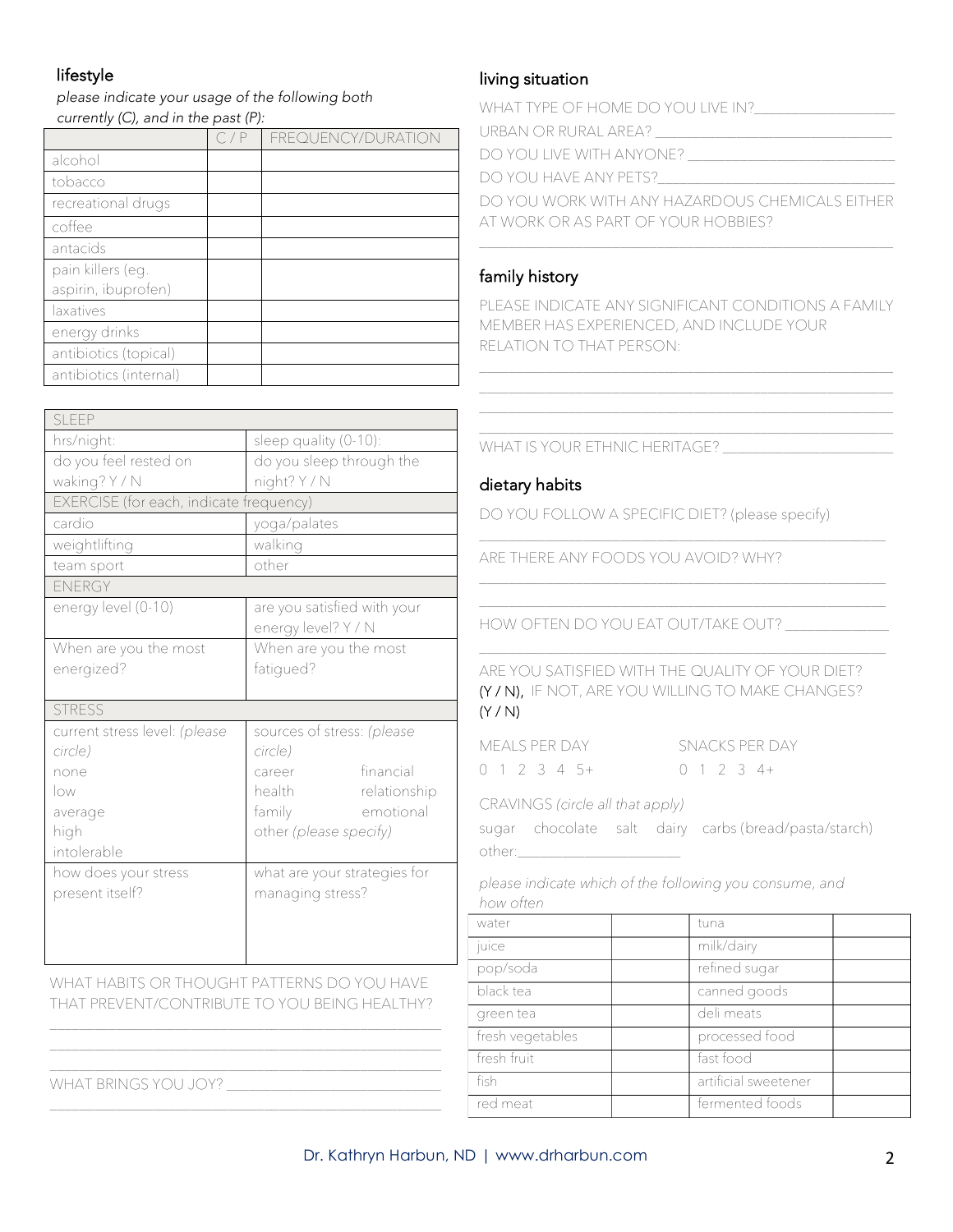#### symptom tracker

*please indicate if you have experienced any of the following symptoms or conditions. If you are not currently experiencing a symptom, but you have in the past, please indicate with a (P). If never experienced, please leave blank*

| SYMPTOM                       | $Y$ //P | SYMPTOM                                        | Y/P | SYMPTOM                                   | Y/P | <b>SYMPTOM</b>             | Y/P |
|-------------------------------|---------|------------------------------------------------|-----|-------------------------------------------|-----|----------------------------|-----|
| head/eye/ear/nose/throat/neck |         | skin                                           |     | respiratory                               |     | colon polyps               |     |
| headaches/migraines           |         | eczema                                         |     | frequent cold/flu                         |     | Crohn's/colotis            |     |
| jaw clicking/locking          |         | dry skin                                       |     | chronic cough                             |     | hemorrhoids/fissures       |     |
| teeth grinding                |         | hives/rashes                                   |     | asthma/wheezing                           |     | urinary                    |     |
| head trauma                   |         | psoriasis                                      |     | pneumonia                                 |     | frequency/urgency          |     |
| dizziness/vertigo             |         | acne                                           |     | bronchitis/copd                           |     | burning/pain               |     |
| changes in vision             |         | dark circles under eyes                        |     | difficulty breathing                      |     | kidney/bladder infections  |     |
| blind spots/blurring          |         | difficulty healing wounds                      |     | pain on breathing                         |     | inability to urinate       |     |
| light sensitivity             |         | dandruff                                       |     | coughing blood                            |     | coloured/bloody urine      |     |
| colour blindness              |         | lice/scabies/mites                             |     | tuburculosis                              |     | kidney stones              |     |
| eye pain                      |         | warts                                          |     | cardiovascular                            |     | excess thirst              |     |
| glasses/contact lenses        |         | bacterial skin infections                      |     | heart disease                             |     | sexual/reproductive        |     |
| ear ringing                   |         | ringworm/athlete's foot                        |     | stroke                                    |     | sexually active            |     |
| ear infections                |         | skin discolourations                           |     | chest pain                                |     | change in sex drive        |     |
| earaches                      |         | new.changing moles                             |     | murmurs                                   |     | sexual difficulties        |     |
| hearing loss                  |         | sun spots                                      |     | arrhythmia                                |     | pain with intercourse      |     |
| neurological/endocrine        |         | itchy skin                                     |     | high blood pressure                       |     | genital warts/growths      |     |
| sinus problems                |         | musculoskeletal                                |     | easy bruising/bleeds                      |     | infection/sti              |     |
| congestion/phlegm             |         | loss of height                                 |     | cold extremities                          |     | HIV+/AIDS                  |     |
| loss of smell                 |         | joint pain/stiffness                           |     | ankle swelling                            |     | male reproductive          |     |
| nasal obstructions            |         | fractures                                      |     | varicose veins                            |     | testicular pain/masses     |     |
| nosebleeds                    |         | muscle cramps/spasms                           |     | anemia                                    |     | discharge/sores            |     |
| hoarse voice                  |         | muscle weakness                                |     | rheumatic fever                           |     | prostate issues; last exam |     |
| dental cavities               |         | muscle pain                                    |     | gastrointestinal                          |     | erectile dysfunction       |     |
| mercury fillings              |         | neurological/endocrine                         |     | change in appetite                        |     | premature ejaculation      |     |
| dental/Gum issues             |         | numbness/tingling                              |     | difficulty swallowing                     |     | female reproductive        |     |
| mouth/lip/tongue sores        |         | fainting                                       |     | spitting up blood                         |     | age of first period        |     |
| frequent sore throat          |         | involuntary movements                          |     | nausea/vomiting                           |     | duration of cycle (days)   |     |
| neck pain/stiffness           |         | change in coordination                         |     | burping                                   |     | duration of flow (days)    |     |
| swollen lymph nodes           |         | memory loss                                    |     | heartburn/GERD                            |     | regular cycles?            |     |
| goiter                        |         | loss of balance                                |     | jaundice/hepatitis                        |     | spotting/clots/heavy flow  |     |
| psychological                 |         | speech difficulties                            |     | gallbladder issues                        |     | birth control              |     |
| anxiety                       |         | cannot concentrate                             |     | abdominal pain                            |     | # pregnancies              |     |
| depression                    |         | excess hunger/thirst                           |     | gas/bloating                              |     | #miscarriages/abortions    |     |
| irritbility                   |         | fatique                                        |     | appendicitis                              |     | age of menopause           |     |
| mood swings                   |         | hair loss/brittle nails                        |     | hernias                                   |     | date of last PAP           |     |
| emotional outbursts           |         | feeling too cold/hot                           |     | constipation/diarrhea                     |     | vaginal discharge          |     |
| schizophrenia                 |         | breast                                         |     | black or bloody stool                     |     | endometriosis/cysts        |     |
| phobias                       |         | pain/tenderness                                |     | mucous in stool                           |     | yeast/other infections     |     |
| attempted suicide             |         | lumps/fibrous tissue                           |     | changes in BMs                            |     | pain/PMS                   |     |
| alcoholism/drug use           |         | nipple discharge                               |     | # BMs per day                             |     | cervical dysplasia         |     |
| systemic                      |         | ANYTHING WE'VE MISSED? PLEASE INCLUDE IT HERE: |     |                                           |     |                            |     |
| fever/chills                  |         |                                                |     |                                           |     |                            |     |
| night sweating                |         |                                                |     |                                           |     |                            |     |
| rapid weight change           |         |                                                |     | Dr. Kathryn Harbun, ND   www.drharbun.com |     |                            | 3   |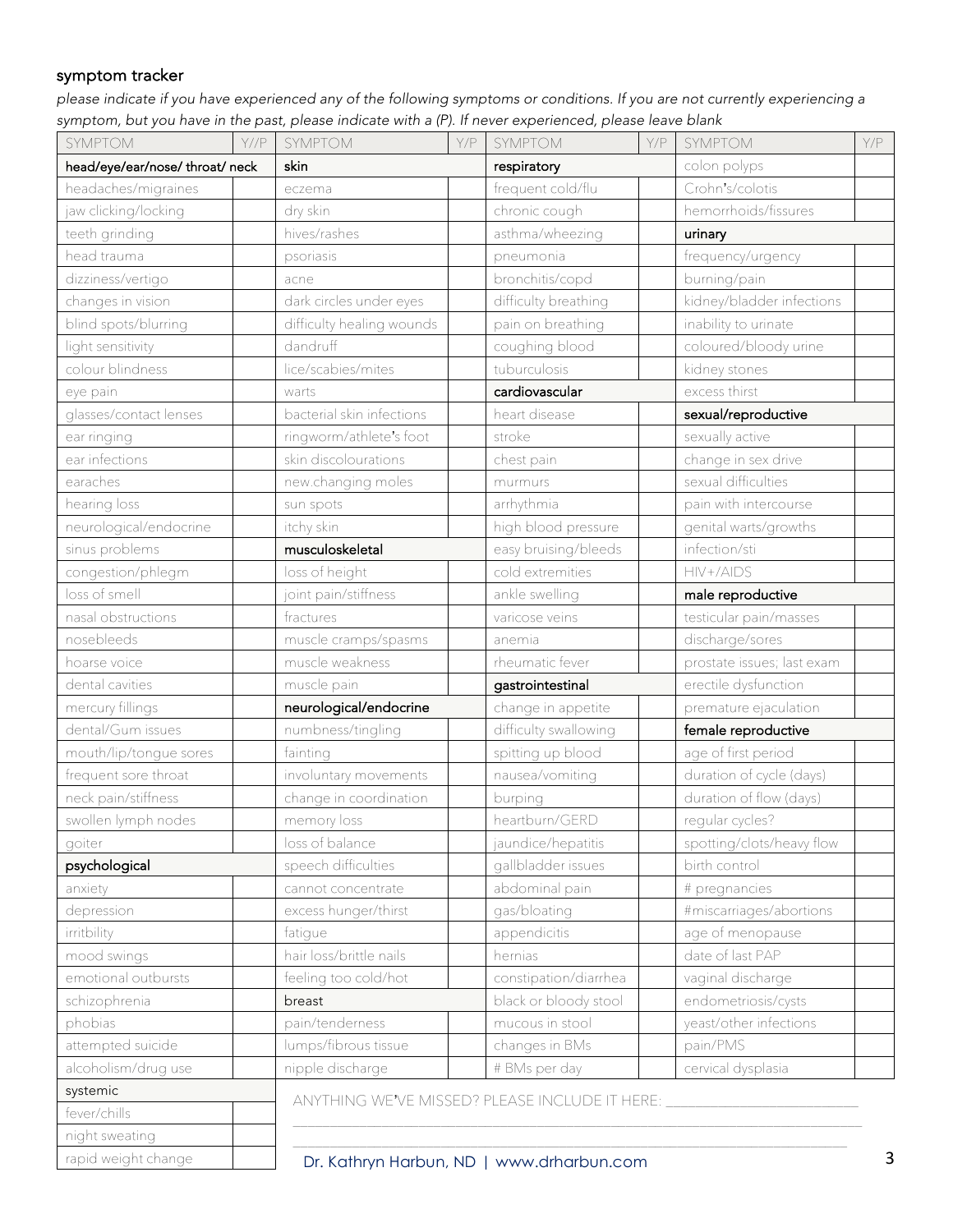#### INFORMED CONSENT TO TREATMENT TERMS & CONDITIONS

Thank you for your interest in Dr. Kathryn Harbun, ND, and Arc Integrated Medicine as your naturopathic health care provider, and guide towards living a healthier, more vibrant life.

Throughout this letter agreement the terms "you", "I", "me" and "my" shall refer to you the undersigned individual or your child (as applicable), specified at the end of this letter agreement.

#### DISCLOSURE OF QUALIFICATIONS

I understand and acknowledge that Dr. Kathryn Harbun is a fully licenses naturopathic physician who has completed both a bachelor's degree, and a four-year diploma in naturopathic medicine. She is fully licenses by the CNPBC, and holds multiple college-approved certifications for additional therapies. As a member of the college, Dr. Harbun is governed by the Health Professions Act, as are all other licensed health care professionals.

#### TREATMENTS AND TESTING

I understand that naturopathic physicians may employ a variety of testing measures and treatment options including but not limited to:

- General diagnostic procedures which may include blood work, urine and stool testing, physical exams, radiography, testing through both public and private laboratories etc)
- Intravenous therapies, which may include injecting vitamins, amino acids, antioxidants, chelating agents, etc
- Nutritional interventions including dietary advice and therapeutic nutrition
- Lifestyle recommendations and psychological counselling
- Supplement or pharmaceutical prescription: Prescribing therapeutic substances which may include plants/herbs, minerals, vitamins, animal materials or pharmaceuticals. Medicine may be suggested in various forms (teas, pills, tinctures containing alcohol, creams, washes, suppositories etc)
- Traditional Chinese medicine and acupuncture: The use of the principles of Chinese medicine to approach a treatment protocol, and the sue of acupuncture to support a comprehensive treatment plan.

No testing or treatment will be administered without my (the patient's) knowledge and consent. I also understand that not all therapies or testing will be covered by the BC medical services plan, and unless my extended insurance agrees to reimburse me for these tests/treatments I am responsible for covering the cost. I understand that naturopathic physicians are currently unable to refer for imaging studies, or to specialists in BC.

I hereby acknowledge and agree that the Treatment may lead to certain unforeseen complications, including but not limited to: aggravation of pre-existing symptoms; allergic reactions to pharmaceuticals, supplements or herbs; pain, fainting, bruising or injury from venipuncture or acupuncture; muscle strains and sprains; disc injuries from spinal manipulations. I also acknowledge that I have the right to accept or reject this medical care of my own free will and choice.

#### PATIENT EXPECTATIONS

I understand that it is very important for me to inform my naturopathic doctor of any condition I currently have and if I am taking any medication or over-the-counter drugs. If I am pregnant, suspect pregnancy or am breast-feeding, I will advise my ND immediately, as some therapies may present a risk to the baby.

I understand that I may ask questions regarding my treatment before signing this form and that I am free to withdraw my consent and to discontinue participation in these procedures at any time with proper notification. I do not expect the Naturopathic Doctor to be able to anticipate and explain all risks and complications. With this knowledge, I voluntarily consent to the above procedures, realizing that no guarantees of results have been given to me by Dr. Kathryn Harbun.

I understand that I am expected to be honest with Dr. Harbun about my health history, and what I can and cannot do as part of a treatment protocol. I agree to keep an open mind and hear/try all treatment recommendations and their reasoning before declining a therapy. I understand that if I do not adhere to treatments as recommended, they may be less effective, and therefore my results will not be as substantial. I will always do the best I can, and I understand that Dr. Harbun is available to help me with struggles along the way.

#### Dr. Kathryn Harbun, ND | www.drharbun.com